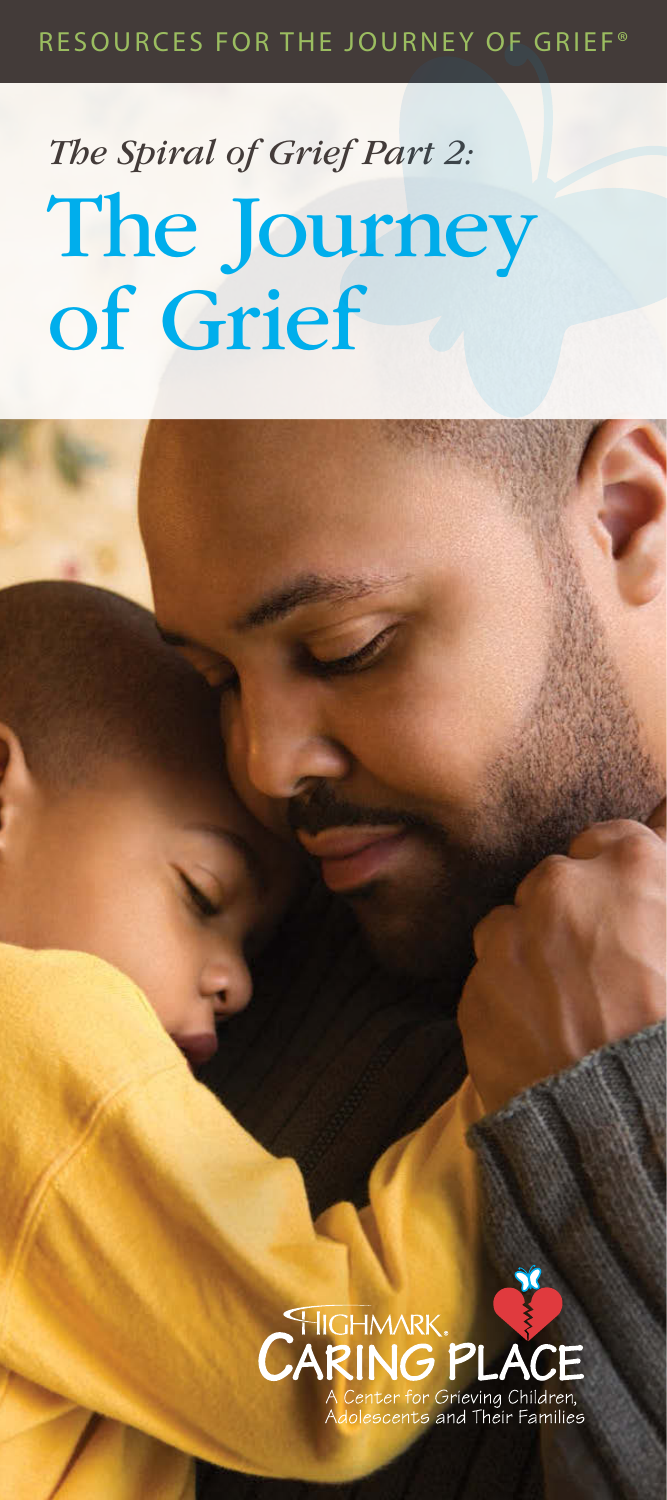## The Journey of Grief

Grief is the process of discovering what it means to live without someone who has been woven into our lives.

Grief doesn't disappear on its own. In fact, it doesn't "disappear" at all. We who have experienced a close family member's (or friend's) death can't "just get back to normal." We can, however, discover and build our *new normal*.

To move on in life, to build this new normal, grief must be faced and experienced.

"You just feel so secluded. Stuck, isolated and secluded. It's like a new life where we had to pick up everything and then try to learn how to do everything, with just the two of us. That was hard to adjust to."

*—Brooke, 13 whose father, brother and sister died in a car accident*

We need to accept our grief—the hole that is there inside us—as we grow into a new life, acknowledging the grief as a part of this new life.

When we identify and talk about issues of grief, we become freed up to build our new life out of our new circumstances.

The process does involve facing the pain that is there. But the only way out of the pain is to go through the pain. Or, as an ancient African proverb puts it, "There is no way out of the desert except through it." And the only way through the pain is to experience the pain.

The feelings of grief are painful. But they can also be productive. They must be experienced in order for healing to occur.

These feelings are honest responses to loss. Sitting with those feelings, allowing them to be expressed—feeling our feelings, in other words allows us to move toward healing.

The way to manage the grief and move toward healing is to become reconciled to grief's presence in our lives, to become reconciled to the loss, and to become reconciled to the new reality of life without the one we love.

Reconciliation to the grief and loss is made up of several strands, according to Dr. Alan Wolfelt, a nationally renowned grief expert:

- 1. Acknowledge the reality of the death.
- 2. Move toward the pain of the loss.
- 3. Convert the relationship with the person who has died from one of presence to one of memory.
- 4. Develop a new self-identity based on a life without the person who died.
- 5. Relate the experience of the death to a context of meaning.
- 6. (And for children), experience a continuing supportive adult presence in future years.

It is through feeling the intensity of the feelings of grief that we begin to experience the reality of the loss. Weaving these strands of reconciliation into our lives allows us to see, to face, to accept the new reality, to make it part of us.

Out of these strands we construct our road toward healing. And following this road, we finally get to a place where we can again feel connected to life, to the fullness of life, to the meaning of life.

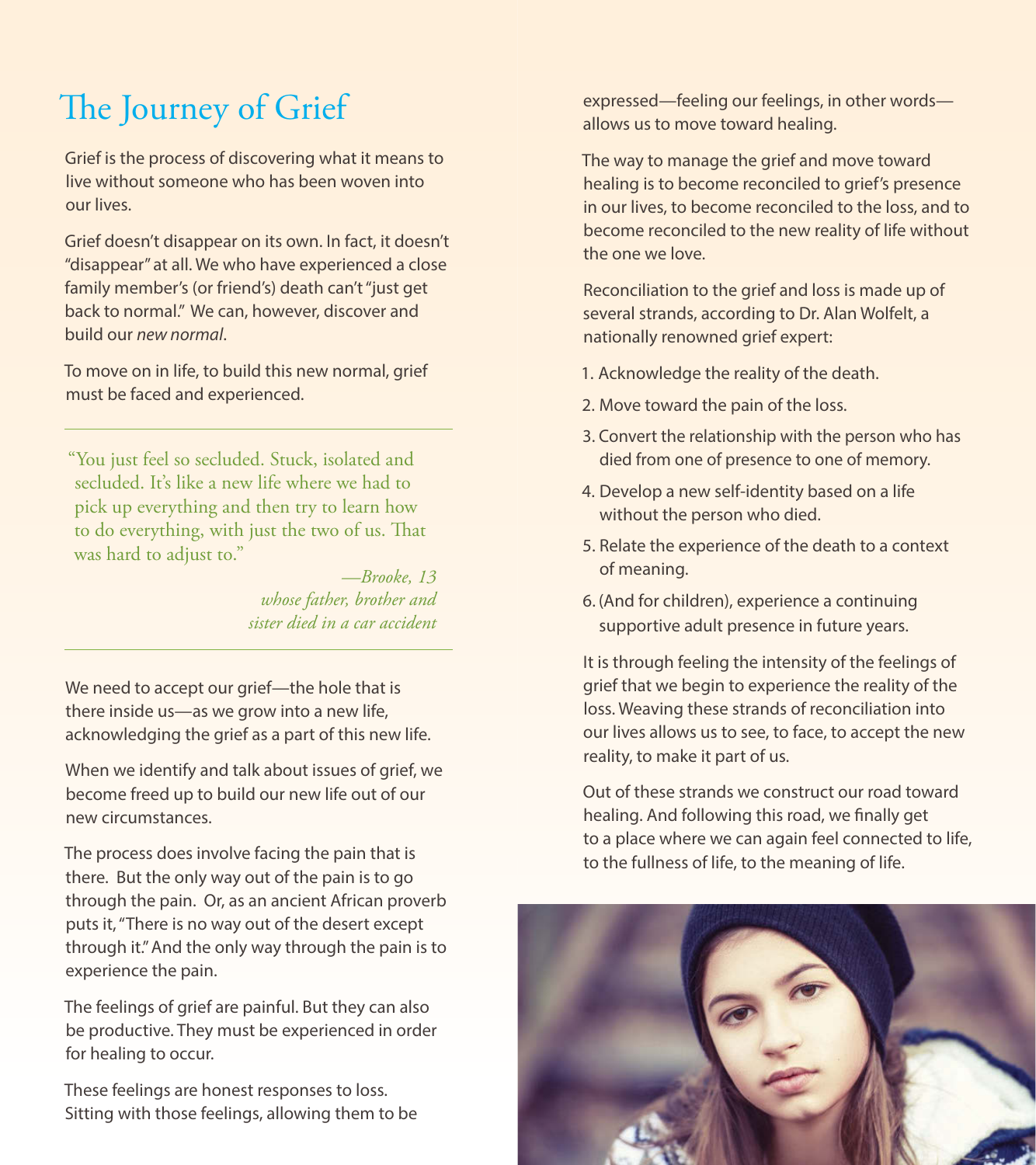### What Is Lost, What Is Left, What Is Possible

Just as a community must do in the aftermath of a natural disaster, the grieving person must make the same assessments—in both cases, as psychologist Dr. John Schneider has said, we need to figure out *what is lost, what is left, and what is possible.*

In other words, we need to assess the damage, we need to figure out what still remains and we need to discover how we can make a new life out of the mess confronting us.

It is tempting to try to short-circut this process, maybe by avoiding the entire thing, or by attempting to get to the end point as soon as possible.

"I tried to just get on with life, but even seven years after my wife died, I found there were things I had to attend to. But life goes on, and those things lie there and hold you back from really celebrating life."

> *—Paul father of two whose wife died*

But we can't discover what is possible in building a new life without first finding out what is left in our old life to build on. And we can't see what's left until we sift through the wreckage and come to realize what's missing.

In one way, it's obvious to see what's missing—the person we love is missing, of course. What's not so immediately obvious are the many ways in which their absence has created so many other holes in our life, has wrecked so many plans, has broken so many routines.

Everywhere we turn, we stumble across another place where they are not and will never be again. We find that a large part of us is missing. And a large part of our world is missing as well. And as we continue on this journey of grief, we'll continue stumbling on new gaps, new holes, new places that show where something is missing.

As these discoveries of what has been lost continue to be made, we do also begin to discover that some parts of our lives, some parts of our world, remain. Slowly, we make an inventory of what is left—not consciously, maybe, but over time we begin to realize that there are some pieces of the old life that are left to hang on to. It's hard to know what to do with them at first, but these are the building blocks of a new life.

Further along in time, while continuing to stumble upon losses, and finding what's left, we will then begin to discover what possibilities might lie ahead for us. The possibility—the hope—for a new life begins to dawn on us.

There is a freedom in this dawning awareness. But it does not mean that the journey of grief has reached its end. The journey of grief is a lifelong journey. It won't always hurt so much. But it's not a road that we can stop traveling.

"I understand that allowing the full reality of this death to enter my head and heart is a source of necessary hurt. While I do not seek the hurt, I seek the healing. Once I understand that, the pain actually begins to dissolve. Yes, I still hurt, but the depth of the pain will ease over time<sup>"</sup>

> *—Dr. Alan D. Wolfelt Director, Center for Loss and Life Transition*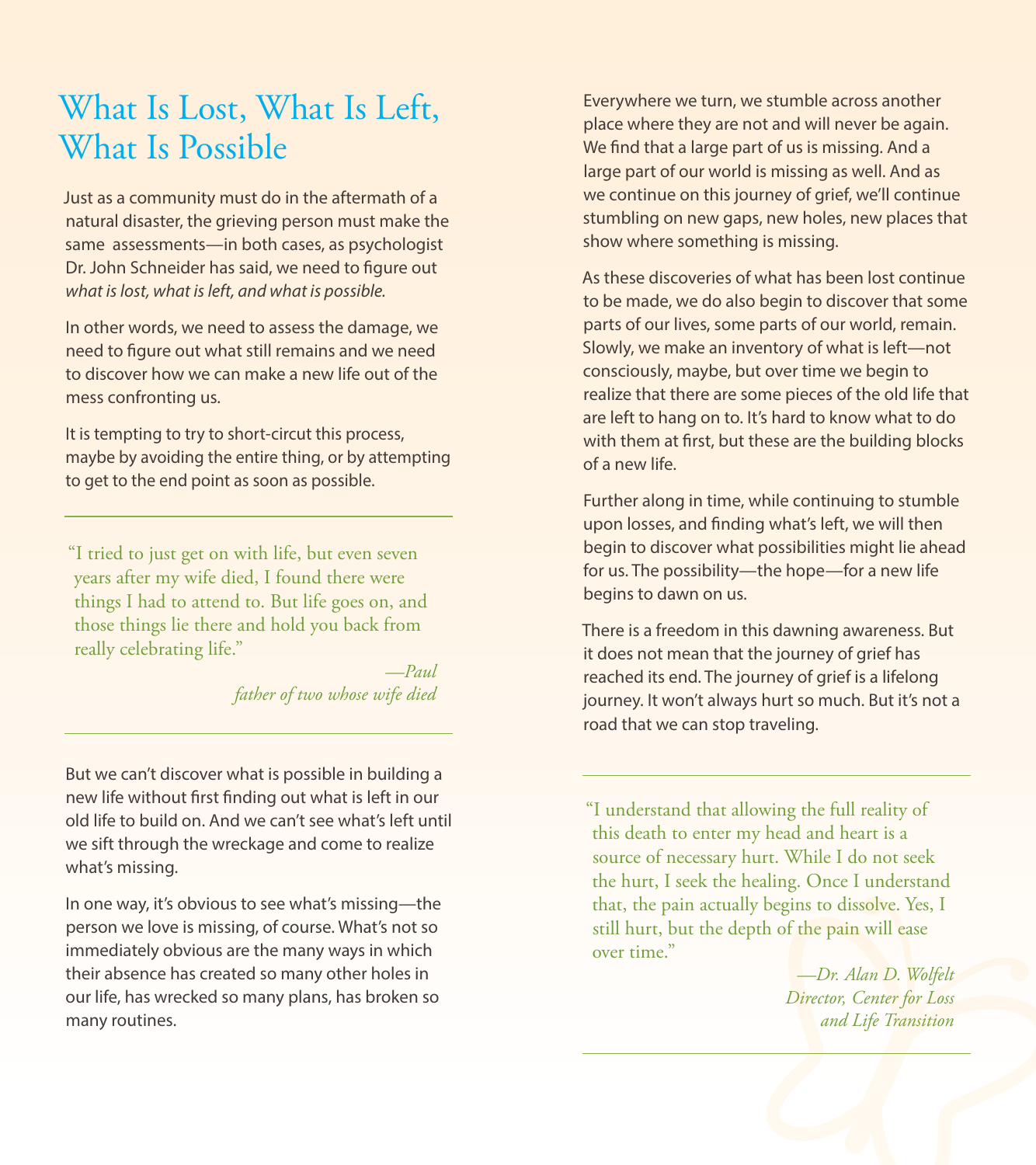### The Spiral of Grief

Since there is no particular end point where someone can say, "My grief is finished," we learn to accept the grief, learn to live with the grief, learn to grow through the grief and become reconciled to the loss of our loved one.

We like to say, "Time heals all wounds." But it isn't always true. We also like to speak of closure. But there is no final closure in this process—because grief is a process, not a conclusion.

Over the long term, the intense feelings of grief soften somewhat, and we gradually feel reconnected to the life of the world around us. However, this is not a straight road up and out of grief.

The process is not a series of stages that we move through, coming, at some point, to the end where we can get off the ride.

"If you read the books or the magazines, everybody says you go through the phases of grieving, and you almost feel that when you come to a certain point that it should end. You've gone through all the steps—boom it's over, it's done with. But you come to realize that it's never over. It's an ongoing struggle. A lot of days are better than most. Some days are worse than others. It's like you're continually blazing a new trail."

> *—Shannon mother of three whose husband died*

The grief doesn't disappear, because the loss itself doesn't disappear—that hole remains inside.

Rather than a straight line, or a series of steps, grief most often feels more like a circle. Just when you feel like you've finished with a particular "stage" of grief, here it comes again.

In the days and weeks after the death, we can cycle quickly back and forth between intense pain and exhaustion or numbness.

After months and years, larger patterns emerge, cycles of days or weeks or months.

However, although it may feel as if we're simply going around and around, repeating the same things over and over, getting nowhere, there is a change. There is an improvement.

*Grief follows a much more SPIRAL path than that of a simple circle, endlessly recurring.* We spiral around an upward path that does show progress over time.

The feelings of grief are productive. Feeling our feelings allows healing to occur. That sickening jolt of discovering yet another piece missing from our old life can, if we attend to the feelings that come up, help us to move forward, help us to eventually become reconnected to life.

For in grief nothing 'stays put.' One keeps on emerging from a phase, but it always recurs. Round and round. Everything repeats. Am I going in circles, or dare I hope I am on a spiral?"

> *—C.S. Lewis from* A Grief Observed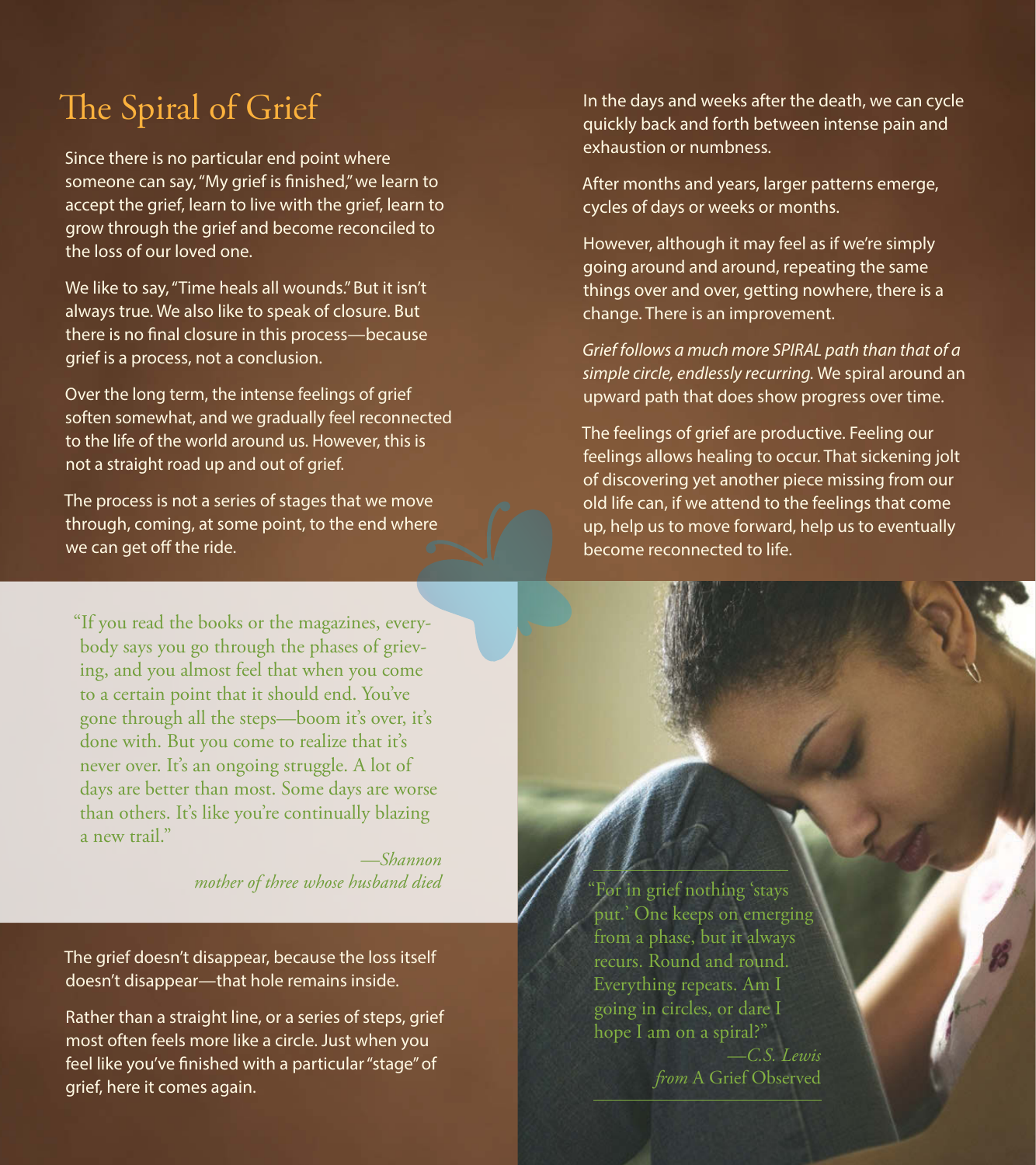# Triggers of Grief

Even when we know we're on a spiral, we can still be surprised when the intense feelings seem to come out of nowhere and hit us again.

Our confusion can be that much greater if we're expecting to "graduate" from the "stages of grief," while we find instead that our reactions to the grief seem to occur over and over again at different times and at different intensities.

Many things can trigger a return to the intense part of the spiral:

- A birthday
- A holiday
- The anniversary of the loved one's death
- Seeing special clothing
- Hearing an old song
- A special smell
- The death of a pet, or of another relative or friend

"The first year after Roger died, I was lost in the flood of my grief, and I thought it would never get any better. Then, over time, I realized that it was a little better. It didn't hurt as much. So I thought I was finally over it—over the worst of it anyway. And then Roger's birthday came around again. And here I am right back in the flood. I don't know what's happening. Nothing makes sense."

> *—Jennifer whose husband died*

Developmental issues can also return those in grief, especially children, to the front of the spiral:

- A girl's first date without her mom
- A boy turning sixteen without his dad to teach him how to drive
- A child reaching adolescence

Any or all of the feelings of grief can come pouring back into our lives years after the death occurred, sometimes with an intensity that's frightening.

When we experience an especially large trigger, sometimes the avalanche that occurs not only brings us back to the front of the spiral, but it seems to plummet us back to the bottom, where we feel that we have to start our whole grief journey over again.

The ways we learned to manage our grief at the beginning come back into play now as we again face feelings that we thought we had left far behind us.

"I wanted to keep busy so I wouldn't dwell on it as much. I thought I could handle it. But on any day, any part of the day, something would come up to bring it right in front of my face again. So I found that I couldn't run away from it. I had to stand and deal with it."

> *—Denise mother of five whose husband died*

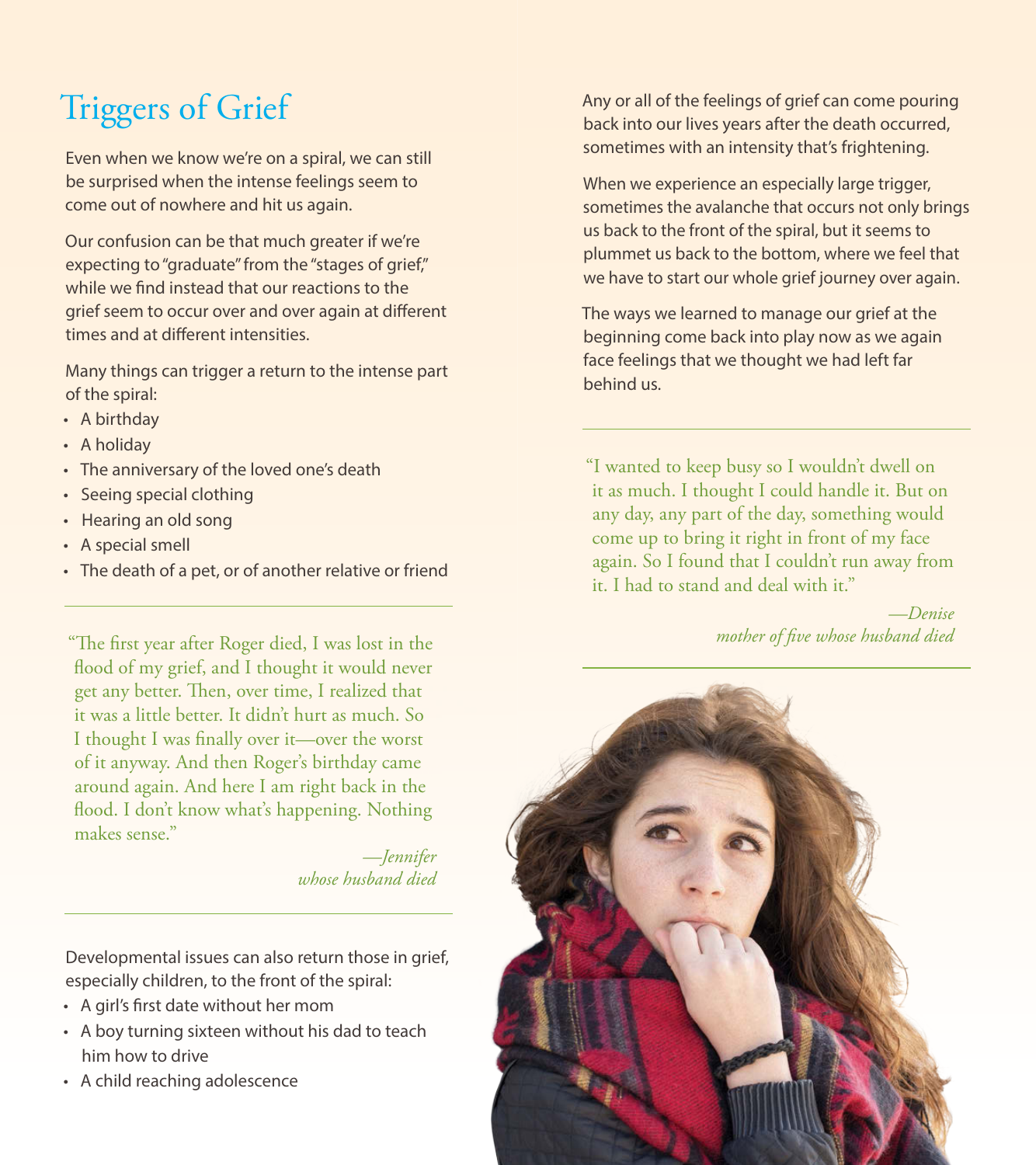### Saying "Yes" to Yourself

Understanding the process of grief as a spiral journey can help us to anticipate what might be coming, and to understand the changes that occur. It can allow us to begin to manage our grief, and to organize our experiences.

Instead of convincing ourselves that we're getting over our grief at the first sign of movement toward the milder back of the spiral, we can realize that this softening of intensity is not forever.

And when we spiral back around to the fiery front, we don't need to be frightened that we're right back at the beginning, that we haven't learned anything in managing our grief. Realizing that the grief will follow a cyclical path can lessen our anxiety. And coming around to the front again doesn't need to devastate us, because we can have some anticipation of it.

So the two motions are interconnected—as we move toward the front of the spiral, allowing ourselves to feel our honest responses to the loss, we are also allowing these feelings to work in us to create the strands of reconciliation toward the loss.

Feeling the feelings, expressing the feelings, allowing the feelings—all this is saying "yes" to yourself. It is validating yourself.

### Missing Someone Is Not Weakness—It Is Love

Learning to live on the spiral of grief in a way that allows us to continue to engage in life in a meaningful way is an important part of the grieving process. This allows us to integrate where we were, where we are, and where we are going.

The first important step in the process is to understand the spiral nature of grief so we aren't caught off guard when the same feelings are reexperienced.

The second important step is finding or building a community of listeners who support us and allow us to be who we are, wherever we are at any point in time. It is also, therefore, important to allow ourselves to be open to the support of others so that we can be nurtured physically, emotionally and spiritually.

Finally, we need to be kind to ourselves. We can allow ourselves time to grieve when we need it, whether it is days, weeks, months or years after the death.

Missing someone who has died, even long after they are gone, is not a sign of weakness. It is, rather, a testament to our love for them.